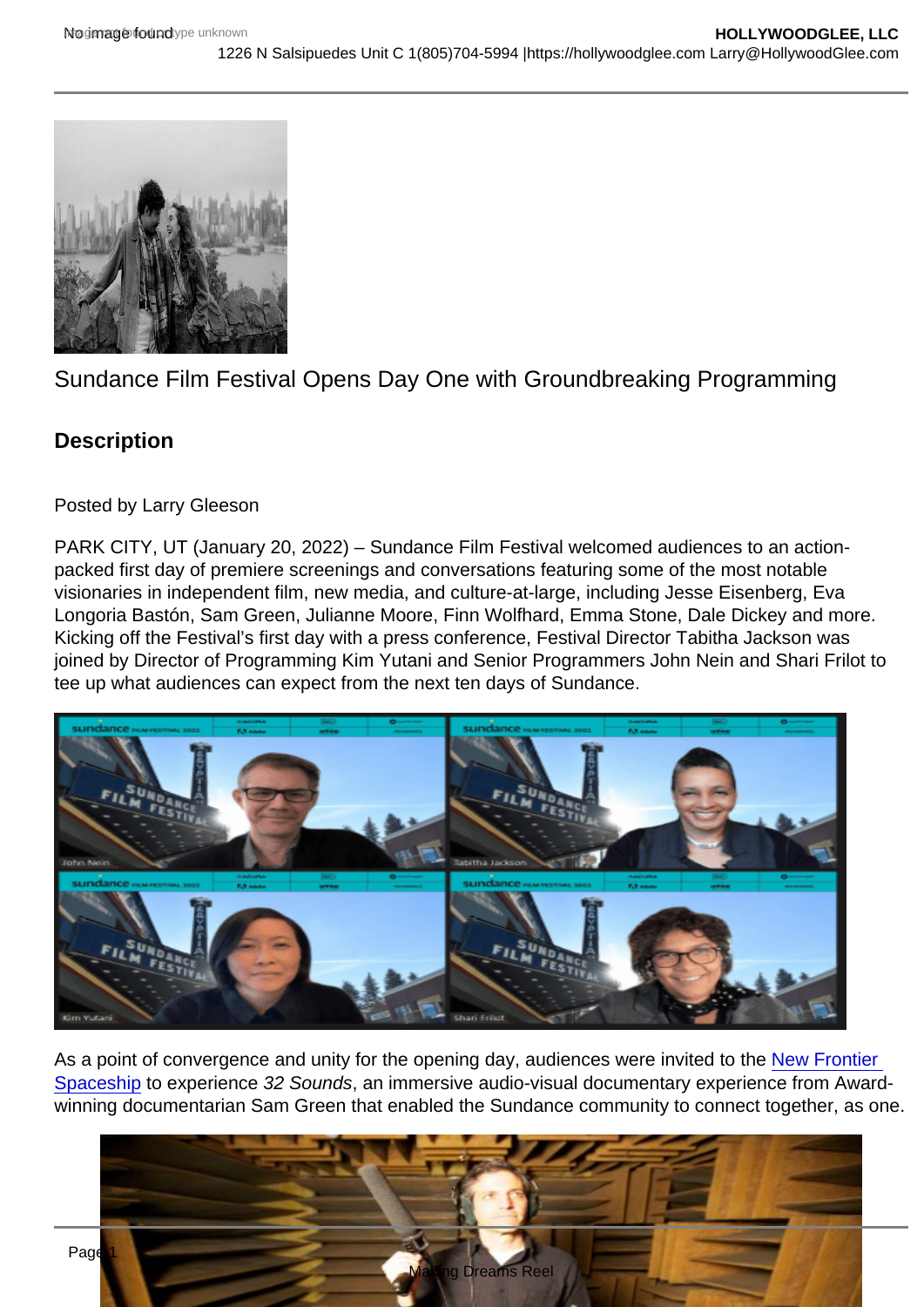Sam Green appears in 32 Sounds by Sam Green, an official selection of the New Frontier section at the 2022 Sundance Film Festival. Courtesy of Sundance Institute.

With the festival up and running, Director/Producer Eva Longoria-Bastón's La Guerra Civil provided a historical treatment of how Mexicans view two of the greatest lightweight boxers in the history of the sport, Cesar Chavez and Oscar De La Hoya.

La Guerra Civil features detailed archival footage and enthusiastic interviews with Chávez and De La Hoya to illuminate a story that transcends language, heritage, and interests. Longoria Bastón's highenergy documentary debut exudes authenticity and heart as it digs deep into the cultural significance of one of the biggest sports moments of the 1990s.

Longoria-Baston has advocated for greater inclusivity for LatinX films. Four stars.

Eva Longoria Bastón and Julio César Chávez appear in La Guerra Civil by Eva Longoria Bastón, an official selection of the Premieres section at the 2022 Sundance Film Festival. Courtesy of Sundance Institute | photo by Ilse Fernandez. All photos are copyrighted and may be used by press only for the purpose of news or editorial coverage of Sundance Institute programs. Photos must be accompanied by a credit to the photographer and/or 'Courtesy of Sundance Institute.' Unauthorized use, alteration, reproduction or sale of logos and/or photos is strictly prohibited.

Oscar de la Hoya and Julio Cesar Chavez appear in La Guerra Civil by Eva Longoria Bastón, an official selection of the Premieres section at the 2022 Sundance Film Festival. Courtesy of Sundance Institute. All photos are copyrighted and may be used by press only for the purpose of news or editorial coverage of Sundance Institute programs. Photos must be accompanied by a credit to the photographer and/or 'Courtesy of Sundance Institute.' Unauthorized use, alteration, reproduction or sale of logos and/or photos is strictly prohibited.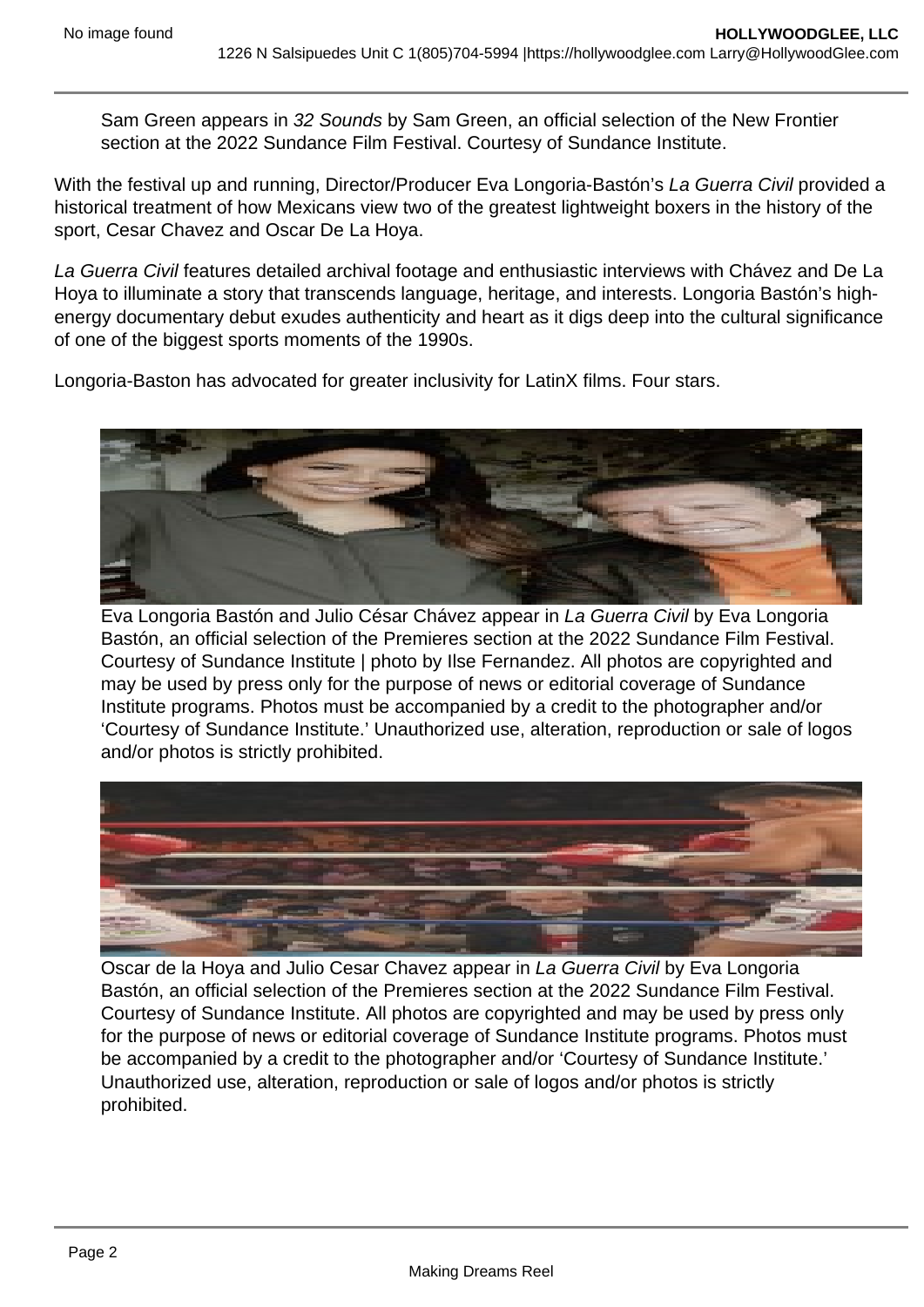Eva Longoria Baston, director of La Guerra Civil, an official selection of the Premieres section at the 2022 Sundance Film Festival. Courtesy of Sundance Institute | photo by Jack Guy. All photos are copyrighted and may be used by press only for the purpose of news or editorial coverage of Sundance Institute programs. Photos must be accompanied by a credit to the photographer and/or 'Courtesy of Sundance Institute.' Unauthorized use, alteration, reproduction or sale of logos and/or photos is strictly prohibited.

In addition, first-time director Jesse Eisenberg brought forth When You Finish Saving The World, about high school student Ziggy performing original folk-rock songs for an adoring online fan base from his bedroom home studio. This concept mystifies his formal and uptight mother, Evelyn (Julianne Moore), who runs a shelter for survivors of domestic abuse. While Ziggy is busy trying to impress his socially engaged classmate Lila by making his music less bubblegum and more political, Evelyn meets Angie and her teen son, Kyle, when they seek refuge at her facility. She observes a bond between the two that she's missing with her own son, and decides to take Kyle under her wing against her better instincts.

Jesse Eisenberg, director of When You Finish Saving the World, an official selection of the Premieres section at the 2022 Sundance Film Festival. Courtesy of Sundance Institute | photo by Karen Kuehn.

Finn Wolfhard and Julianne Moore appear in When You Finish Saving the World by Jesse Eisenberg, an official selection of the Premieres section at the 2022 Sundance Film Festival. Courtesy of Sundance Institute | photo by Beth Garrabrant.

What makes Sundance special is the connection to other artists and audience members. The Chiqui team gathered on the Spaceship following 32 Sounds and after exchanging a few pleasantries, Chiqui was added to the schedule. Chiqui is a period piece. It's 1987. Chiqui and Carlos emigrate from Colombia to New Jersey to find a better life for themselves and their unborn son. Upon their arrival, they quickly realize that the American dream is not as easy to achieve as they thought. Nuanced and spot on. Highly recommended!

\*Featured photo from Chiqui, an official selection of the Indie Episodic section at the 2022 Sundance Film Festival. Courtesy of Sundance Institute.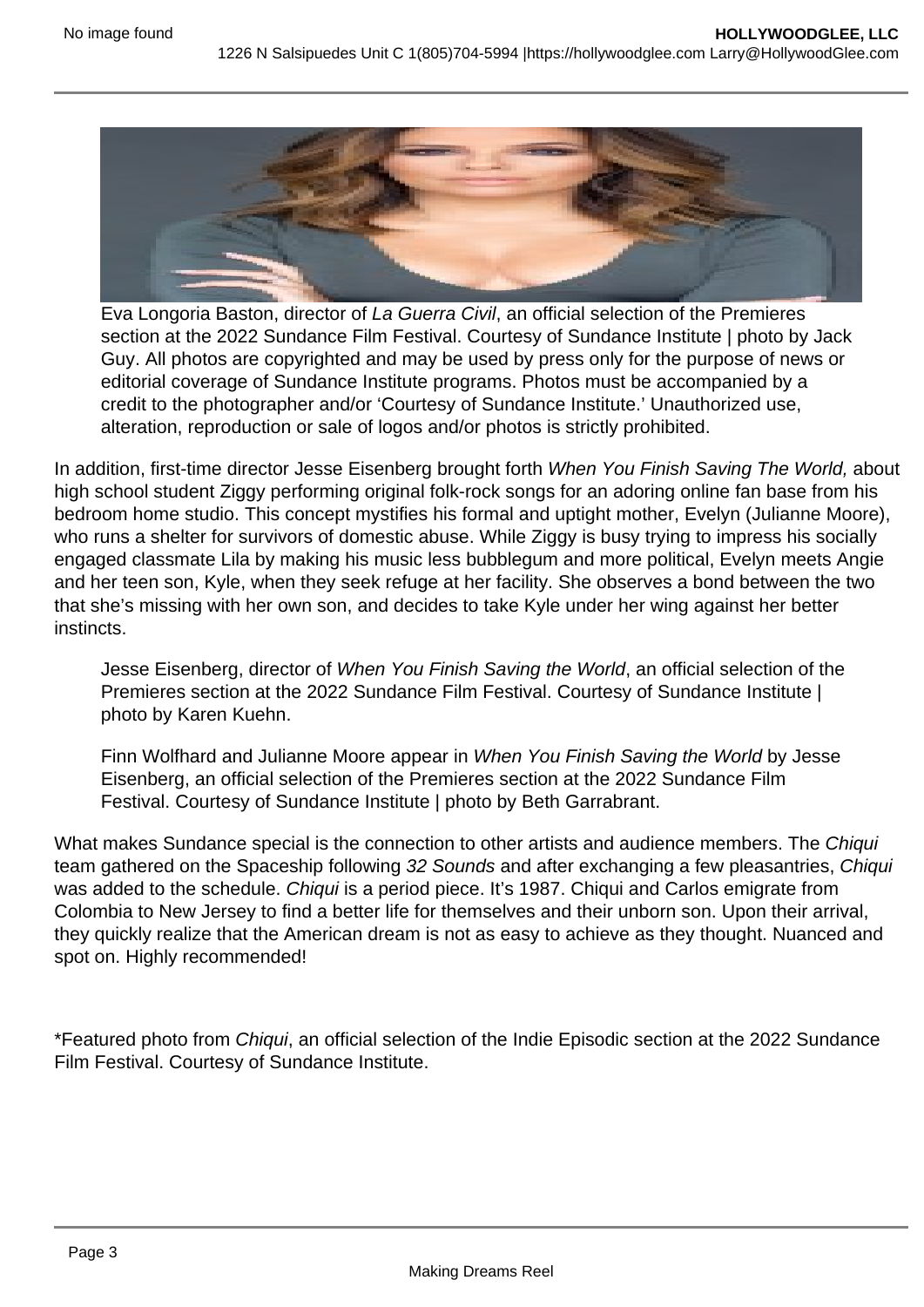## HOW TO PARTICIPATE

The Festival takes place digitally via an enhanced online platform at [Festival.Sundance.org](http://festival.sundance.org/), on the New Frontier Spaceship, a bespoke immersive platform allowing festival-goers to gather virtually, and in-person at seven Satellite Screens venues around the country during the Festival's second weekend. Additional programming includes a daily talk show ("How to Fest: Daily"), and Satellite Screen conversations as well as partner offerings in the [Festival Village](https://festival.sundance.org/village). To note, all talks are available online via livestream or posted later on [festival.sundance.org](https://festival.sundance.org/) to view globally. Sign up for an account at [festival.sundance.org](https://festival.sundance.org/) to access online. All times are U.S. Mountain Time.

## ABOUT SUNDANCE FILM FESTIVAL

The Festival is a program of the non-profit Sundance Institute. 2022 Festival sponsors include: Presenting Sponsors – Acura, AMC+, Chase Sapphire, Adobe; Leadership Sponsors – Amazon Studios, DIRECTV, DoorDash, Dropbox, Netflix, Omnicom Group, WarnerMedia, XRM Media; Sustaining Sponsors – Aflac, Audible, Canada Goose, Canon U.S.A., Inc., Dell Technologies, IMDbPro, Michelob ULTRA Pure Gold, Rabbit Hole Bourbon & Rye, Unity Technologies, University of Utah Health, White Claw Hard Seltzer; Media Sponsors – The Atlantic, IndieWire, Los Angeles Times, NPR, Shadow and Act, Variety, Vulture. Sundance Institute recognizes critical support from the State of Utah as Festival Host State. The support of these organizations helps offset the Festival's costs and sustain the Institute's year-round programs for independent artists. Visit [sundance.org/festival](https://festival.sundance.org/) for more.

Thank you to Sunshine Sachs for providing the news release and source materials.

**Category** 

1. television

Date Created